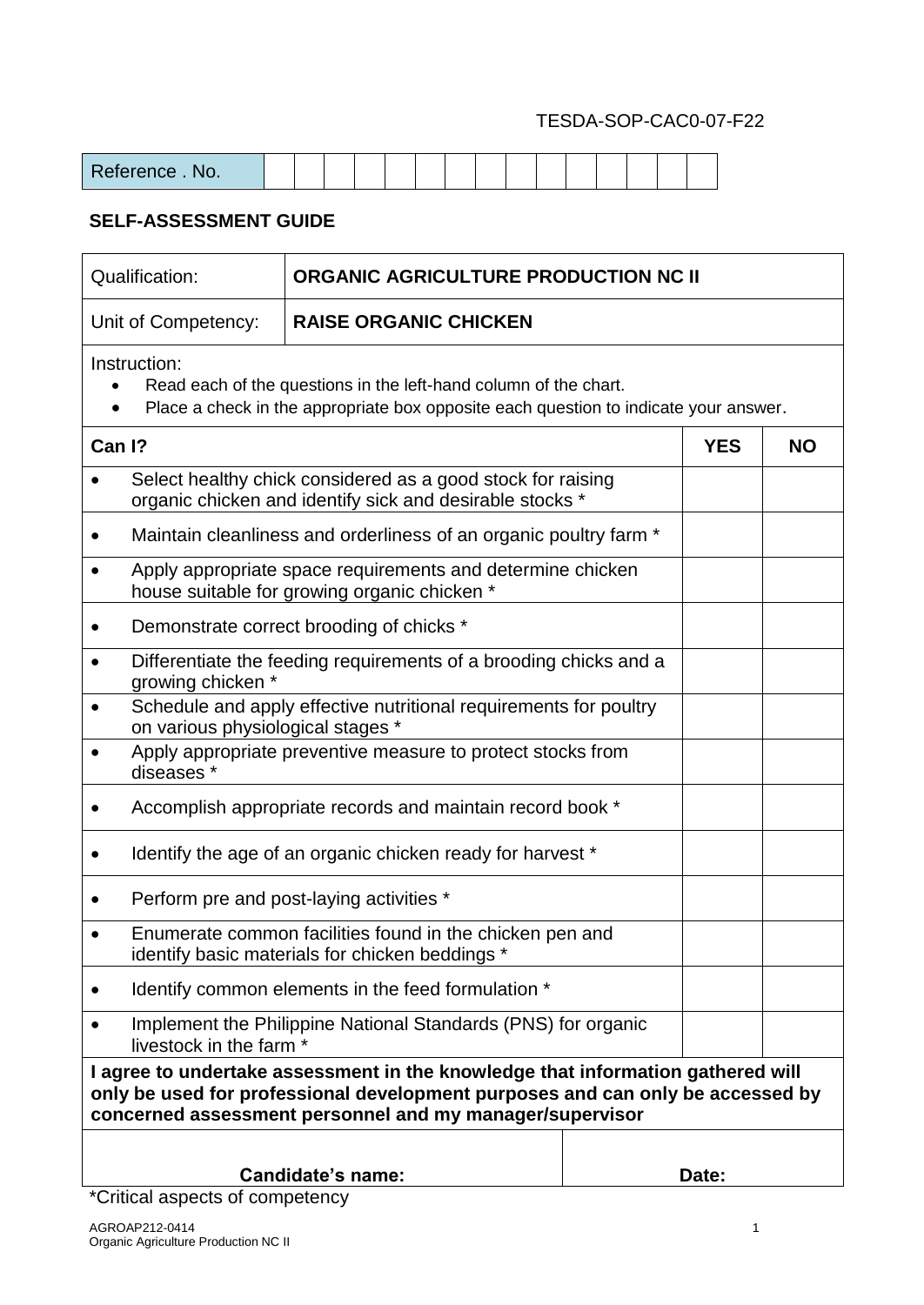| Reference.<br>NO. |  |  |  |  |  |  |  |  |
|-------------------|--|--|--|--|--|--|--|--|

|        | Qualification:                                                       | <b>ORGANIC AGRICULTURE PRODUCTION NC II</b>                                                                                                              |            |           |  |  |  |  |  |  |  |  |
|--------|----------------------------------------------------------------------|----------------------------------------------------------------------------------------------------------------------------------------------------------|------------|-----------|--|--|--|--|--|--|--|--|
|        | Unit of Competency:                                                  | PRODUCE ORGANIC VEGETABLE                                                                                                                                |            |           |  |  |  |  |  |  |  |  |
|        | Instruction:                                                         | Read each of the questions in the left-hand column of the chart.<br>Place a check in the appropriate box opposite each question to indicate your answer. |            |           |  |  |  |  |  |  |  |  |
| Can I? |                                                                      |                                                                                                                                                          | <b>YES</b> | <b>NO</b> |  |  |  |  |  |  |  |  |
|        | Demonstrate land preparation for vegetable gardening*                |                                                                                                                                                          |            |           |  |  |  |  |  |  |  |  |
|        | Demonstrate good seedbed preparation*                                |                                                                                                                                                          |            |           |  |  |  |  |  |  |  |  |
|        | $(PNS)^*$                                                            | Select good seeds according to Philippine National Standards                                                                                             |            |           |  |  |  |  |  |  |  |  |
|        | Describe ideal characteristics of an organic nursery                 |                                                                                                                                                          |            |           |  |  |  |  |  |  |  |  |
|        | and transplanting various vegetable*                                 | Demonstrate planting procedures and processes in planting                                                                                                |            |           |  |  |  |  |  |  |  |  |
|        | vegetables*                                                          | Demonstrate proper application of basal and foliar fertilizers in                                                                                        |            |           |  |  |  |  |  |  |  |  |
|        | Philippines*                                                         | Identify different maturity indices of common vegetables in the                                                                                          |            |           |  |  |  |  |  |  |  |  |
|        | Perform plant care activities*                                       |                                                                                                                                                          |            |           |  |  |  |  |  |  |  |  |
|        | cleanliness in the farm*                                             | Maintain safety, proper use of PPE, orderliness and                                                                                                      |            |           |  |  |  |  |  |  |  |  |
|        | volume of product harvested*                                         | Accomplish appropriate records including inventory and                                                                                                   |            |           |  |  |  |  |  |  |  |  |
|        | Identify common types of pest and vegetable diseases*                |                                                                                                                                                          |            |           |  |  |  |  |  |  |  |  |
|        | diseases for vegetables*                                             | Identify organic methods of preventing and controlling pest and                                                                                          |            |           |  |  |  |  |  |  |  |  |
|        | Perform pre and post-harvest activities using indigenous<br>methods* |                                                                                                                                                          |            |           |  |  |  |  |  |  |  |  |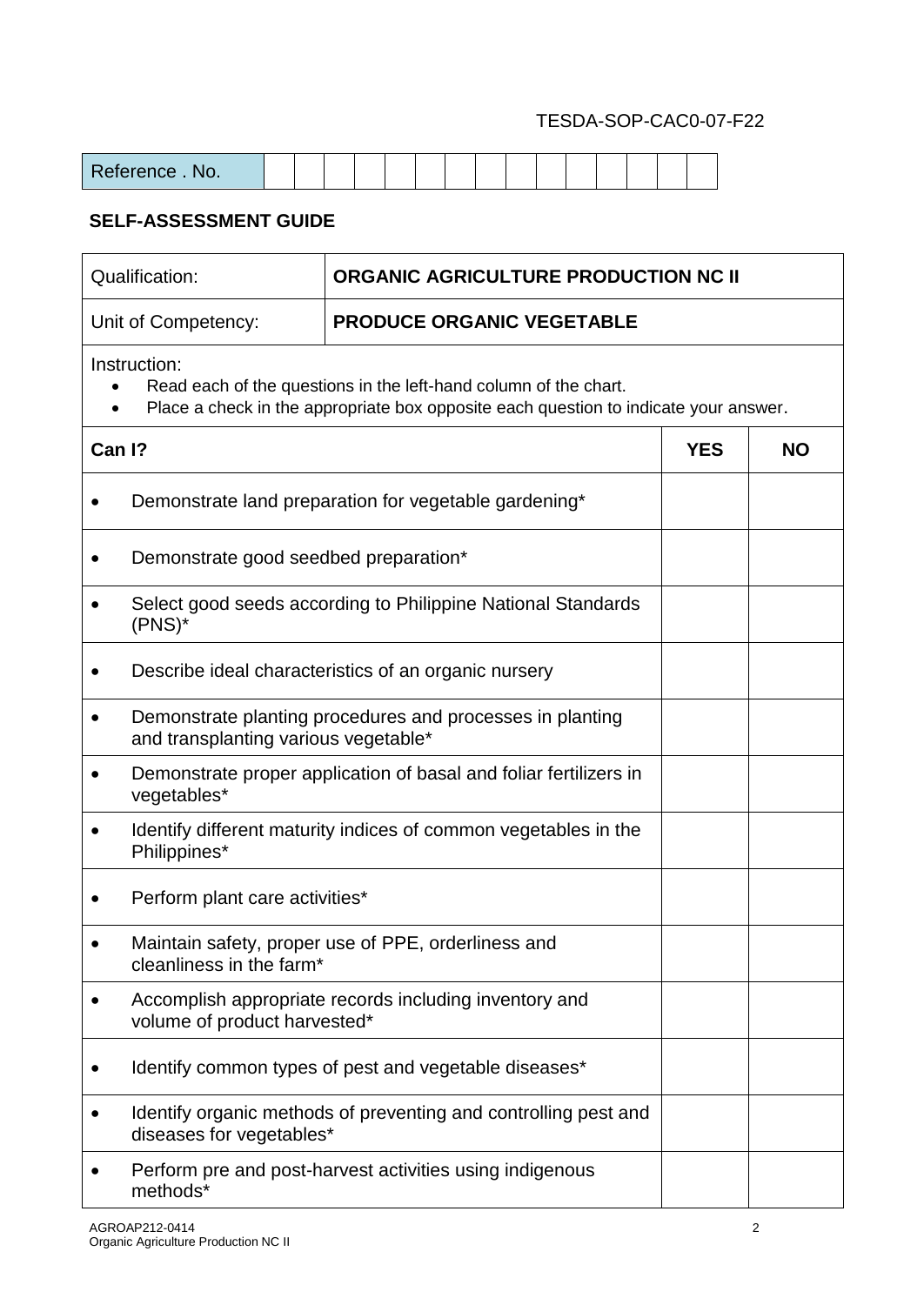| $\bullet$                                                                    | Implement the Philippine National Standards (PNS) and the<br>pertinent provision of RAS 10086*                                                                                                                                 |  |  |  |  |  |  |  |  |
|------------------------------------------------------------------------------|--------------------------------------------------------------------------------------------------------------------------------------------------------------------------------------------------------------------------------|--|--|--|--|--|--|--|--|
| Solve routine problems pertinent to the production of organic<br>vegetables* |                                                                                                                                                                                                                                |  |  |  |  |  |  |  |  |
|                                                                              | I agree to undertake assessment in the knowledge that information gathered will<br>only be used for professional development purposes and can only be accessed by<br>concerned assessment personnel and my manager/supervisor. |  |  |  |  |  |  |  |  |
| Candidate's name and signature:<br>Date:                                     |                                                                                                                                                                                                                                |  |  |  |  |  |  |  |  |

\*Critical aspects of competency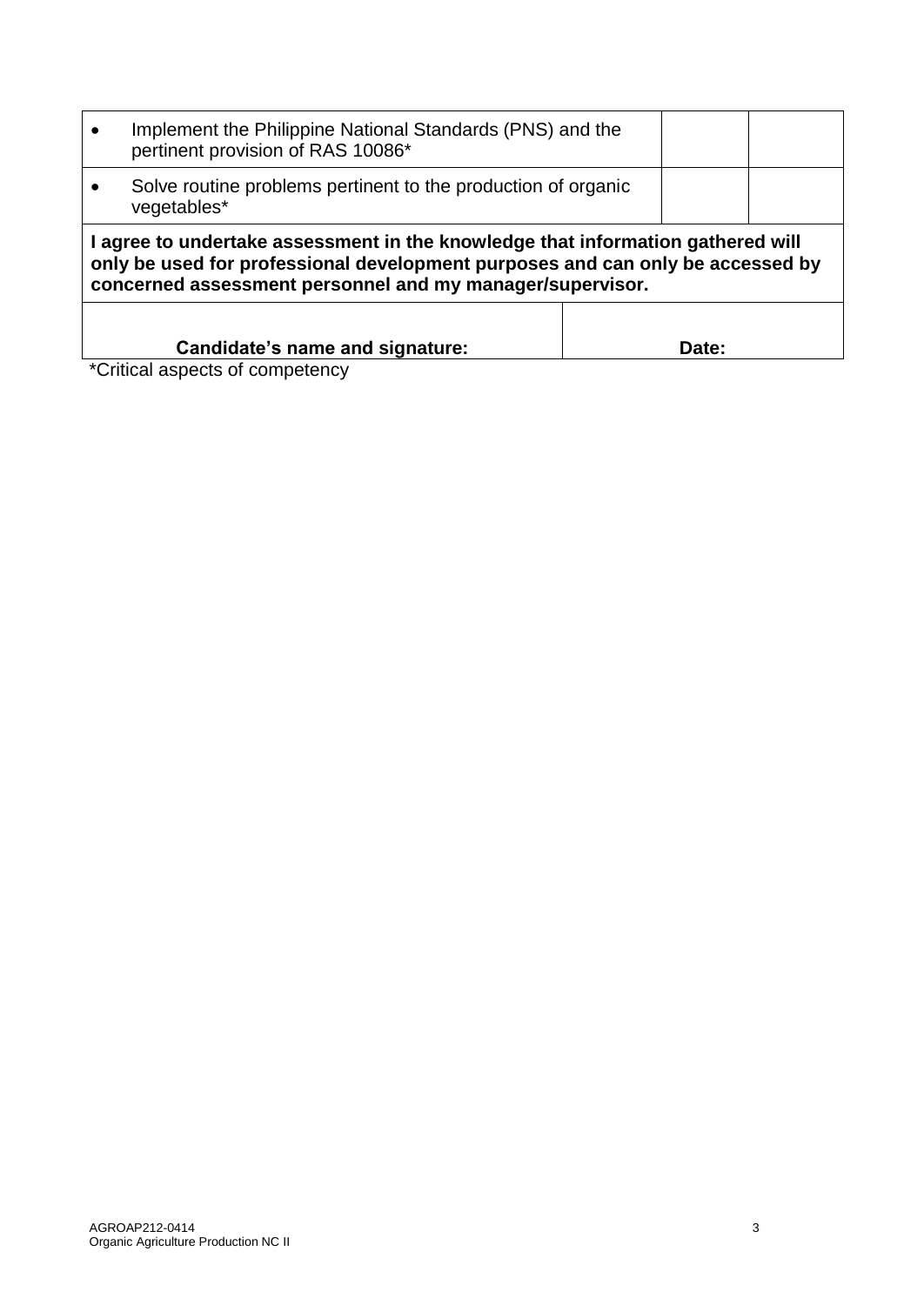| Reference.<br>No. |  |  |  |  |  |  |  |  |
|-------------------|--|--|--|--|--|--|--|--|

|        | Qualification:                                           | ORGANIC AGRICULTURE PRODUCTION NC II                                                                                                                     |            |           |  |  |  |  |  |
|--------|----------------------------------------------------------|----------------------------------------------------------------------------------------------------------------------------------------------------------|------------|-----------|--|--|--|--|--|
|        | Unit of Competency:                                      | <b>PRODUCE ORGANIC FERTILIZER</b>                                                                                                                        |            |           |  |  |  |  |  |
|        | Instruction:                                             | Read each of the questions in the left-hand column of the chart.<br>Place a check in the appropriate box opposite each question to indicate your answer. |            |           |  |  |  |  |  |
| Can I? |                                                          |                                                                                                                                                          | <b>YES</b> | <b>NO</b> |  |  |  |  |  |
|        |                                                          | Determine the characteristics of a good composting site*                                                                                                 |            |           |  |  |  |  |  |
|        |                                                          | Identify the basic raw materials for composting*                                                                                                         |            |           |  |  |  |  |  |
|        | Identify the raw materials for foliar fertilizer*        |                                                                                                                                                          |            |           |  |  |  |  |  |
|        |                                                          | Determine the production of vermicast and vermicomposting*                                                                                               |            |           |  |  |  |  |  |
|        | Determine processes in foliar fertilizer formulation*    |                                                                                                                                                          |            |           |  |  |  |  |  |
|        | Apply foliar fertilizer*                                 |                                                                                                                                                          |            |           |  |  |  |  |  |
|        | foliar fertilizers*                                      | Determine the similarities and differences between basal and                                                                                             |            |           |  |  |  |  |  |
|        | $(C/N)$ ratio*                                           | Determine the application and relevance of Carbon and Nitrogen                                                                                           |            |           |  |  |  |  |  |
|        | based fertilizer*                                        | Determine the advantages of an organic fertilizer over a chemical                                                                                        |            |           |  |  |  |  |  |
|        | environment*                                             | Determine the positive contributions of an organic fertilizers to the                                                                                    |            |           |  |  |  |  |  |
|        | organic fertilizers*                                     | Identify safety factors in the preparation and processing of                                                                                             |            |           |  |  |  |  |  |
|        |                                                          | Determine the proper application of fertilizer to soil and plant                                                                                         |            |           |  |  |  |  |  |
|        | Identify elements that makes fertilizers organic         |                                                                                                                                                          |            |           |  |  |  |  |  |
|        | Preserve the potency of organic fertilizer               |                                                                                                                                                          |            |           |  |  |  |  |  |
|        |                                                          | Identify important elements present in an organic fertilizer*                                                                                            |            |           |  |  |  |  |  |
|        | Maintain record in the production of organic fertilizer* |                                                                                                                                                          |            |           |  |  |  |  |  |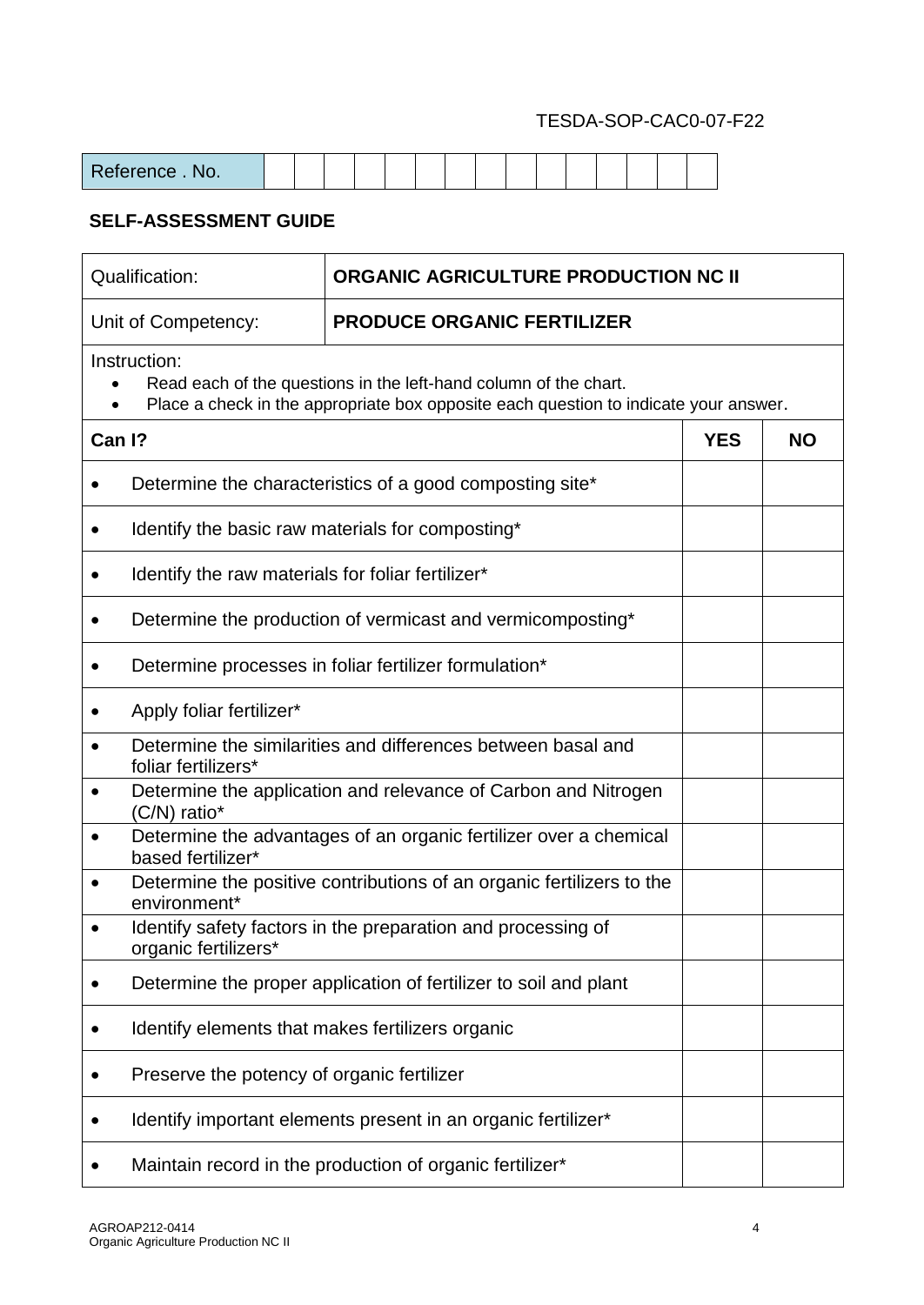| Prepare plan in the implementation of PNS for organic fertilizer                                                                                                                                                            |       |  |
|-----------------------------------------------------------------------------------------------------------------------------------------------------------------------------------------------------------------------------|-------|--|
| Determine requirements in the establishment of commercial<br>organic fertilizer production                                                                                                                                  |       |  |
| agree to undertake assessment in the knowledge that information gathered will<br>only be used for professional development purposes and can only be accessed by<br>concerned assessment personnel and my manager/supervisor |       |  |
| Candidate's name and signature:<br>*Critical aspects of competency                                                                                                                                                          | Date: |  |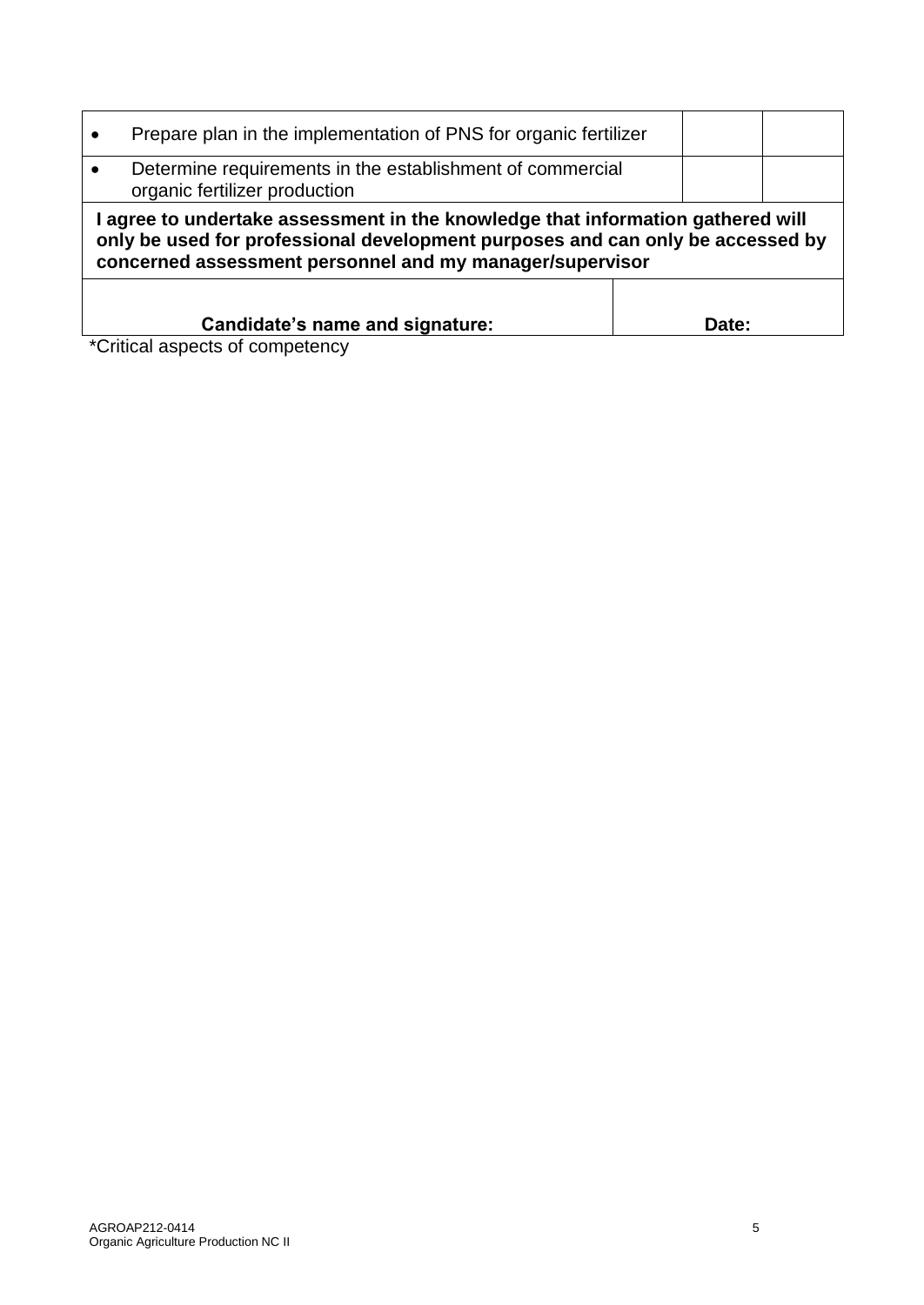| eference . No. |  |  |  |  |  |  |  |  |
|----------------|--|--|--|--|--|--|--|--|
|                |  |  |  |  |  |  |  |  |

| ORGANIC AGRICULTURE PRODUCTION NC II<br>Qualification:                      |                                                                                                                                                                                                                               |  |            |           |  |  |  |
|-----------------------------------------------------------------------------|-------------------------------------------------------------------------------------------------------------------------------------------------------------------------------------------------------------------------------|--|------------|-----------|--|--|--|
| Unit of Competency:                                                         | <b>PRODUCE OF ORGANIC CONCOCTIONS / EXTRACTS</b>                                                                                                                                                                              |  |            |           |  |  |  |
| Instruction:                                                                | Read each of the questions in the left-hand column of the chart.<br>Place a check in the appropriate box opposite each question to indicate your answer.                                                                      |  |            |           |  |  |  |
| Can I?                                                                      |                                                                                                                                                                                                                               |  | <b>YES</b> | <b>NO</b> |  |  |  |
|                                                                             | Identify and discuss kinds of concoctions used for fertilizers*                                                                                                                                                               |  |            |           |  |  |  |
|                                                                             | Identify and discuss kinds of concoctions used for livestocks*                                                                                                                                                                |  |            |           |  |  |  |
|                                                                             | Demonstrate at least one concoction preparation*                                                                                                                                                                              |  |            |           |  |  |  |
| $\bullet$<br>contaminations*                                                | Discuss on how to protect concoction from any form of                                                                                                                                                                         |  |            |           |  |  |  |
| $\bullet$                                                                   | Demonstrate and discuss application of procedures in<br>sanitation and sterilization and how they differ from each other                                                                                                      |  |            |           |  |  |  |
| preparation of concoctions                                                  | Enumerate and identify the basic tools / equipment used in the                                                                                                                                                                |  |            |           |  |  |  |
| Discuss how to package concoctions safely*                                  |                                                                                                                                                                                                                               |  |            |           |  |  |  |
| under process                                                               | Discuss importance of labelling the containers with concoctions                                                                                                                                                               |  |            |           |  |  |  |
| concoctions                                                                 | Identify where to store concoctions and discuss how to store                                                                                                                                                                  |  |            |           |  |  |  |
| livestock                                                                   | Discuss how to use concoction as food supplement for                                                                                                                                                                          |  |            |           |  |  |  |
| concoction / extracts                                                       | Solve routine problems pertinent to production of organic                                                                                                                                                                     |  |            |           |  |  |  |
|                                                                             | I agree to undertake assessment in the knowledge that information gathered will<br>only be used for professional development purposes and can only be accessed by<br>concerned assessment personnel and my manager/supervisor |  |            |           |  |  |  |
| Date:<br>Candidate's name and signature:<br>*Critical aspects of competency |                                                                                                                                                                                                                               |  |            |           |  |  |  |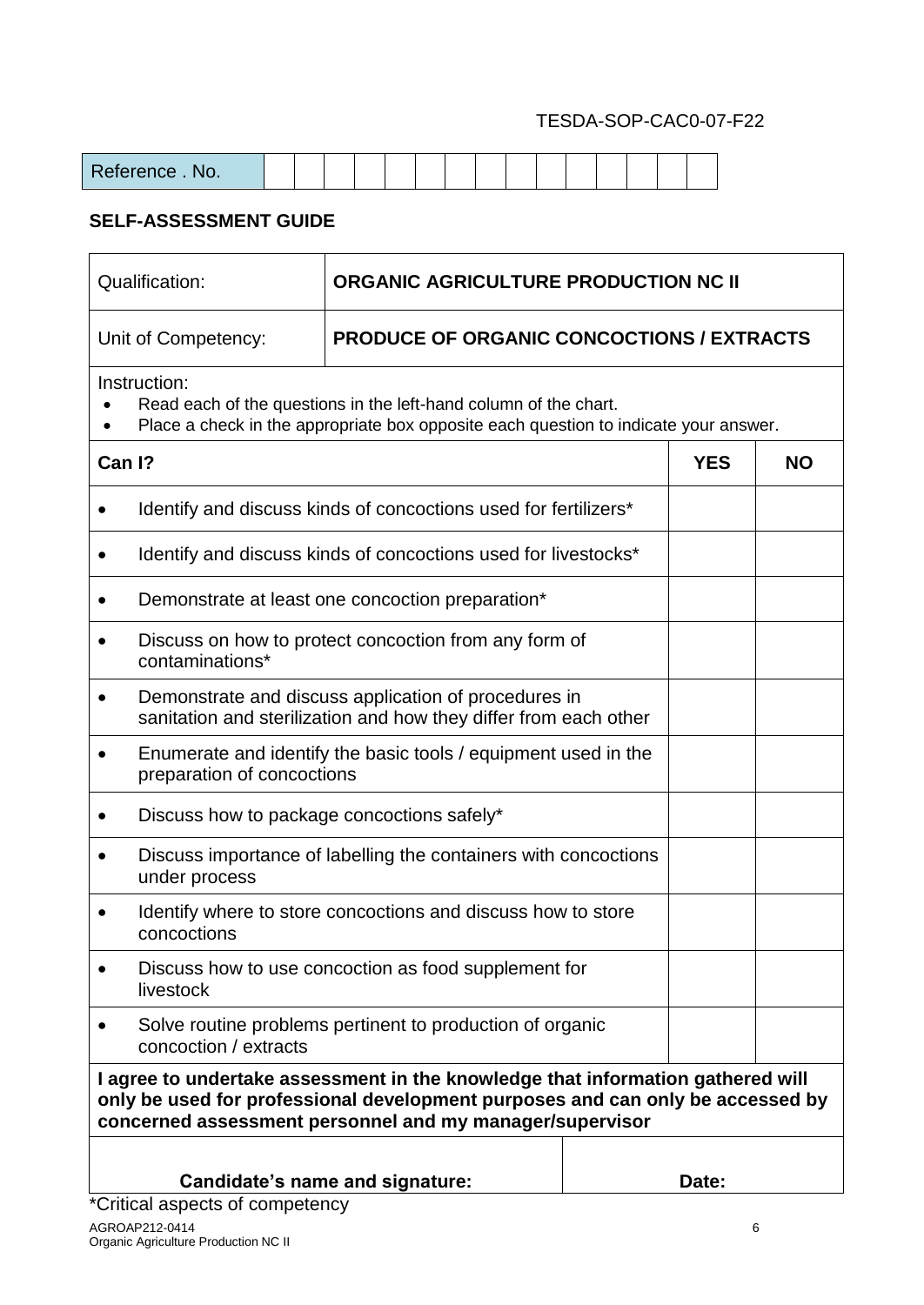| Qualification:                                 |                                                                                                                                                                          | ORGANIC AGRICULTURE PRODUCTION NC II                               |           |  |  |  |  |  |  |  |
|------------------------------------------------|--------------------------------------------------------------------------------------------------------------------------------------------------------------------------|--------------------------------------------------------------------|-----------|--|--|--|--|--|--|--|
|                                                | Unit of Competency:                                                                                                                                                      | <b>RAISE ORGANIC HOG</b>                                           |           |  |  |  |  |  |  |  |
|                                                | Instruction:<br>Read each of the questions in the left-hand column of the chart.<br>Place a check in the appropriate box opposite each question to indicate your answer. |                                                                    |           |  |  |  |  |  |  |  |
| Can I?                                         |                                                                                                                                                                          | <b>YES</b>                                                         | <b>NO</b> |  |  |  |  |  |  |  |
| Identify traits of various breeder*            |                                                                                                                                                                          |                                                                    |           |  |  |  |  |  |  |  |
|                                                |                                                                                                                                                                          | Identify characteristics of healthy piglet for raising organic hog |           |  |  |  |  |  |  |  |
|                                                |                                                                                                                                                                          | Identify common traits of a hog for organic raising                |           |  |  |  |  |  |  |  |
|                                                |                                                                                                                                                                          | Determine suitable house for growing organic hog*                  |           |  |  |  |  |  |  |  |
|                                                |                                                                                                                                                                          | Enumerate basic materials for hog house beddings                   |           |  |  |  |  |  |  |  |
|                                                |                                                                                                                                                                          | Identify fertility period of trained boar*                         |           |  |  |  |  |  |  |  |
|                                                |                                                                                                                                                                          | Enumerate common elements in feed formulation*                     |           |  |  |  |  |  |  |  |
|                                                | diseases*                                                                                                                                                                | Identify appropriate preventive measures to protect stock from     |           |  |  |  |  |  |  |  |
|                                                |                                                                                                                                                                          | Distinguish/identify "in heat" and pregnant hog*                   |           |  |  |  |  |  |  |  |
| Provide different organic feeding requirement* |                                                                                                                                                                          |                                                                    |           |  |  |  |  |  |  |  |
|                                                | Formulate efficient herd health program*                                                                                                                                 |                                                                    |           |  |  |  |  |  |  |  |
|                                                | Handle pregnant animal and operate nursery*                                                                                                                              |                                                                    |           |  |  |  |  |  |  |  |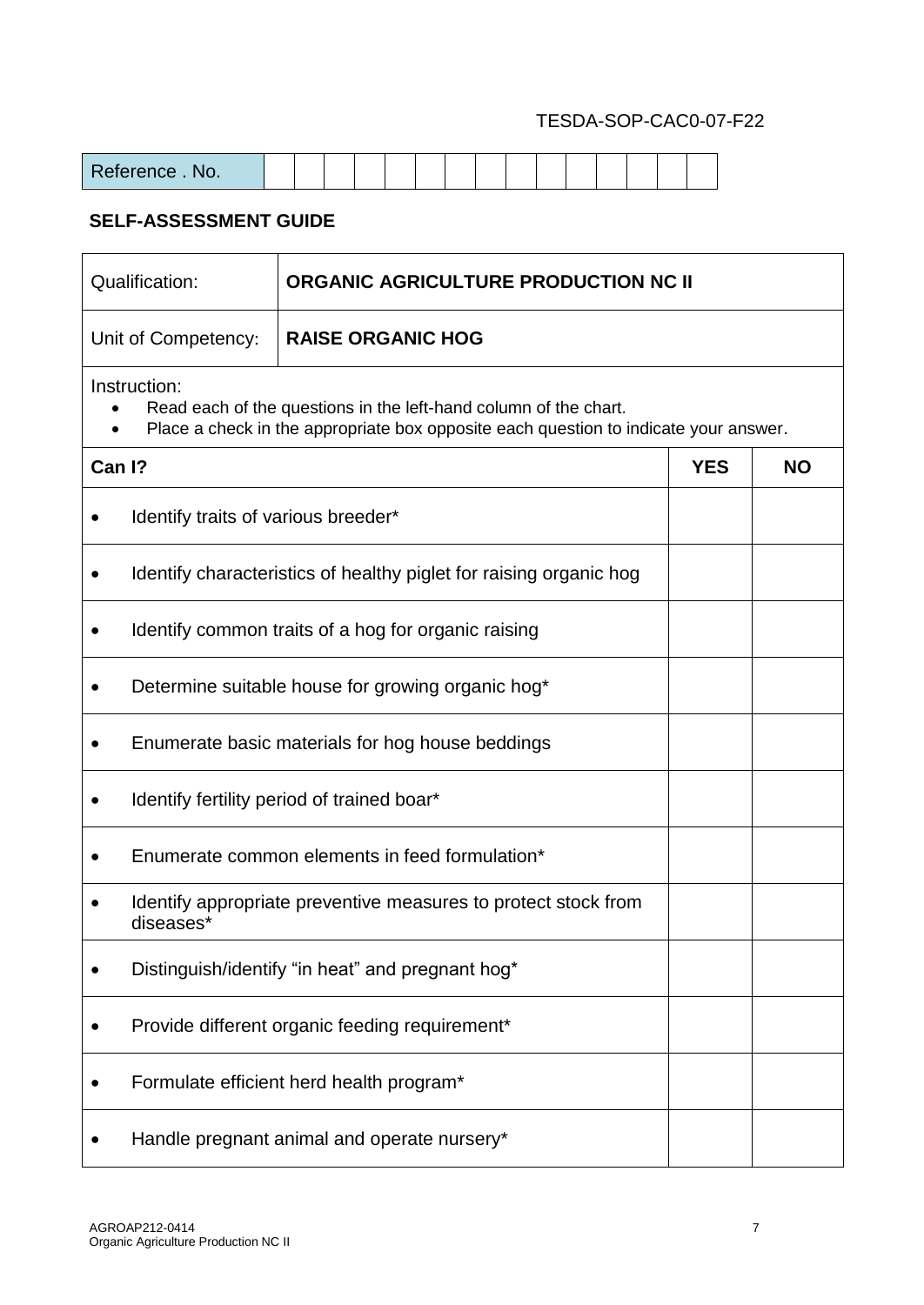|                                                                                                                                                                                                                               | Record data on operation, stocks and inventory*                    |       |  |  |  |  |  |
|-------------------------------------------------------------------------------------------------------------------------------------------------------------------------------------------------------------------------------|--------------------------------------------------------------------|-------|--|--|--|--|--|
|                                                                                                                                                                                                                               | Follow regulatory measures (municipal ordinance, RA 10068,<br>PNS) |       |  |  |  |  |  |
|                                                                                                                                                                                                                               | Provide optimum space requirements of animal stock*                |       |  |  |  |  |  |
|                                                                                                                                                                                                                               | Raise piglet to market age*                                        |       |  |  |  |  |  |
|                                                                                                                                                                                                                               | Identify elements that makes hog organic                           |       |  |  |  |  |  |
|                                                                                                                                                                                                                               | Identify breeding techniques and their advantages*                 |       |  |  |  |  |  |
|                                                                                                                                                                                                                               | Solve routine problems pertinent to raising swine                  |       |  |  |  |  |  |
| I agree to undertake assessment in the knowledge that information gathered will<br>only be used for professional development purposes and can only be accessed by<br>concerned assessment personnel and my manager/supervisor |                                                                    |       |  |  |  |  |  |
|                                                                                                                                                                                                                               | Candidate's name and signature:                                    | Date: |  |  |  |  |  |
|                                                                                                                                                                                                                               | *Critical aenacte of compatency                                    |       |  |  |  |  |  |

\*Critical aspects of competency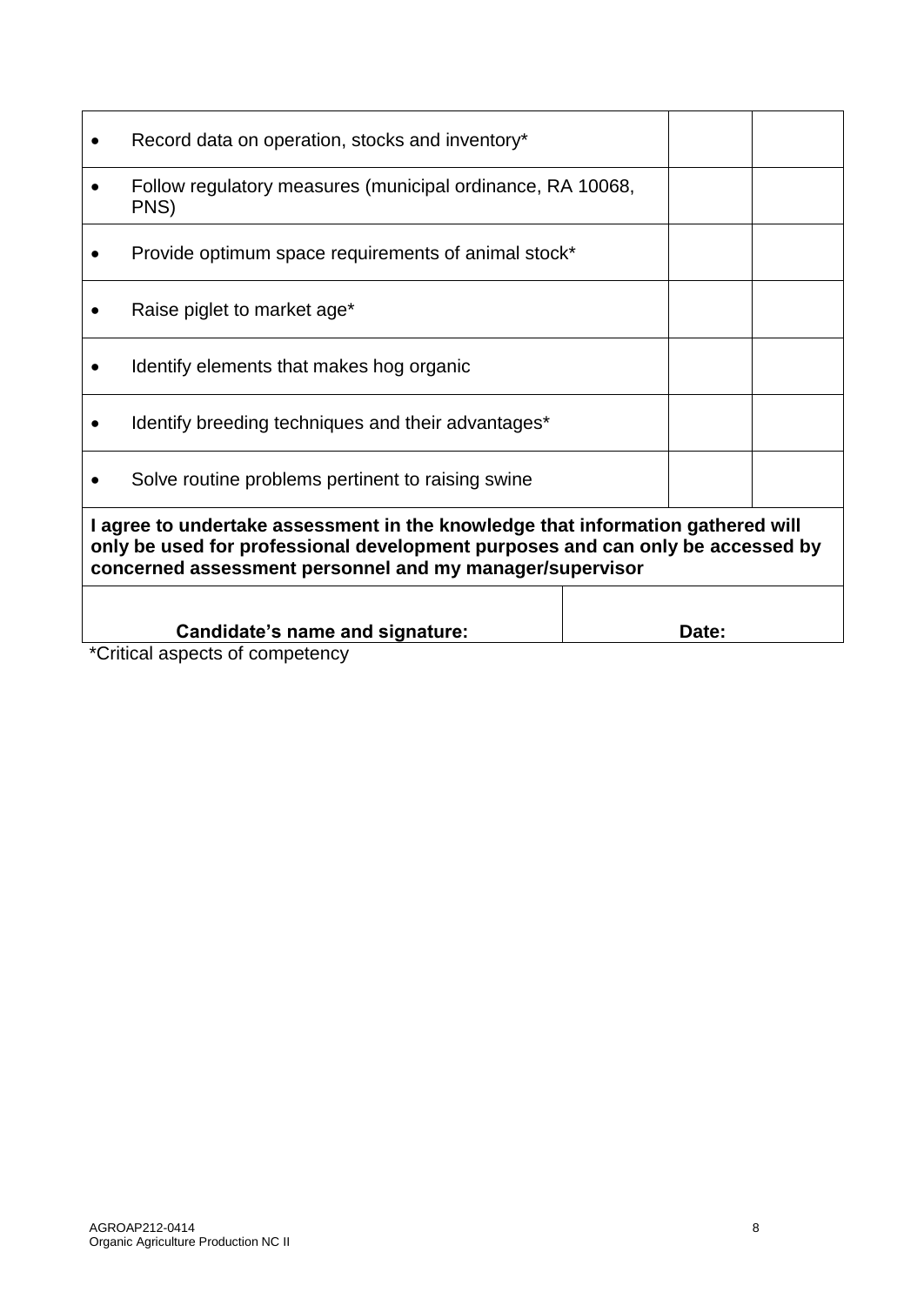| eference . No. |  |  |  |  |  |  |  |  |
|----------------|--|--|--|--|--|--|--|--|
|                |  |  |  |  |  |  |  |  |

| Qualification:                                                                                                                                                           |                                                                                                         | <b>ORGANIC AGRICULTURE PRODUCTION NC II</b>              |  |           |  |  |  |  |  |  |
|--------------------------------------------------------------------------------------------------------------------------------------------------------------------------|---------------------------------------------------------------------------------------------------------|----------------------------------------------------------|--|-----------|--|--|--|--|--|--|
|                                                                                                                                                                          | Unit of Competency:                                                                                     | <b>RAISE ORGANIC SMALL RUMINANTS</b>                     |  |           |  |  |  |  |  |  |
| Instruction:<br>Read each of the questions in the left-hand column of the chart.<br>Place a check in the appropriate box opposite each question to indicate your answer. |                                                                                                         |                                                          |  |           |  |  |  |  |  |  |
| Can I?                                                                                                                                                                   |                                                                                                         |                                                          |  | <b>NO</b> |  |  |  |  |  |  |
|                                                                                                                                                                          |                                                                                                         | Identify genetically superior breeds of goats and sheep* |  |           |  |  |  |  |  |  |
|                                                                                                                                                                          | Select and handle breeder goats and sheep*                                                              |                                                          |  |           |  |  |  |  |  |  |
|                                                                                                                                                                          |                                                                                                         | Handle does and ewes appropriately                       |  |           |  |  |  |  |  |  |
|                                                                                                                                                                          | Apply proper feeding practices                                                                          |                                                          |  |           |  |  |  |  |  |  |
|                                                                                                                                                                          | Identify important forages for goat feeds*                                                              |                                                          |  |           |  |  |  |  |  |  |
|                                                                                                                                                                          | Maintain pasture areas                                                                                  |                                                          |  |           |  |  |  |  |  |  |
|                                                                                                                                                                          | Apply proper herd health program and appropriate preventive<br>measures to protect stock from diseases* |                                                          |  |           |  |  |  |  |  |  |
|                                                                                                                                                                          | Determine house suitable for growing organic goat                                                       |                                                          |  |           |  |  |  |  |  |  |
|                                                                                                                                                                          |                                                                                                         | Compute feeds and space requirements*                    |  |           |  |  |  |  |  |  |
|                                                                                                                                                                          |                                                                                                         | Identify basic materials for goat house beddings         |  |           |  |  |  |  |  |  |
|                                                                                                                                                                          |                                                                                                         | Enumerate common facilities found in a goat house*       |  |           |  |  |  |  |  |  |
|                                                                                                                                                                          |                                                                                                         | Identify elements that makes goat organically raised     |  |           |  |  |  |  |  |  |